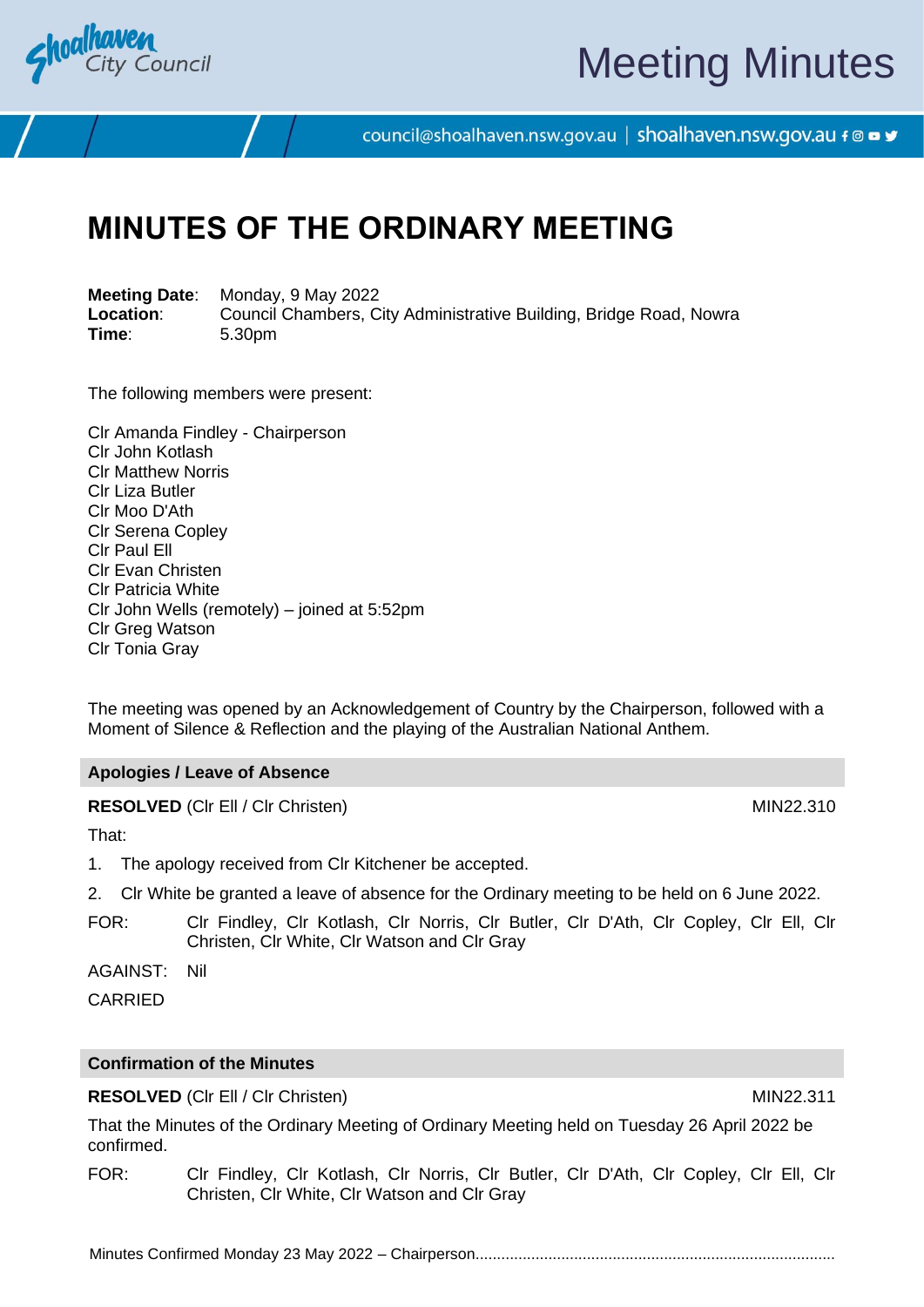

AGAINST: Nil CARRIED

#### **Declarations of Interest**

Clr Ell - CL22.217 – SF10923 – 111 Elizabeth Drive Vincentia – Lot 228 25099 – pecuniary interest declaration – the property owners are clients of his firm – will leave the room and will not take part in discussion or vote.

#### **MAYORAL MINUTE**

Nil.

### **DEPUTATIONS AND PRESENTATIONS**

**CL22.194 - Development Application - DA21/1834 - 14 Jay Street Culburra Beach - Lot 7 DP246986 (page 53)**

Mr Eric Watts spoke FOR the recommendation.

The Chairperson read a statement advising those present that the proceedings of this meeting (including presentations, deputations and debate) will be webcast and may be recorded and broadcast under the provisions of the Code of Meeting Practice.

### **CALL OVER OF THE BUSINESS PAPER**

#### **Call Over of Business Paper - En bloc**

**RESOLVED** (Clr Gray / Clr White) MIN22.312

That the following item the City Performance Directorate be resolved en bloc:

• CL22.211 – Ongoing Register of Pecuniary Interest Returns – April 2022

Note – the items will be marked with an asterisk (\*) in these Minutes.

FOR: Clr Findley, Clr Kotlash, Clr Norris, Clr Butler, Clr D'Ath, Clr Copley, Clr Ell, Clr Christen, Clr White, Clr Watson and Clr Gray

AGAINST: Nil

CARRIED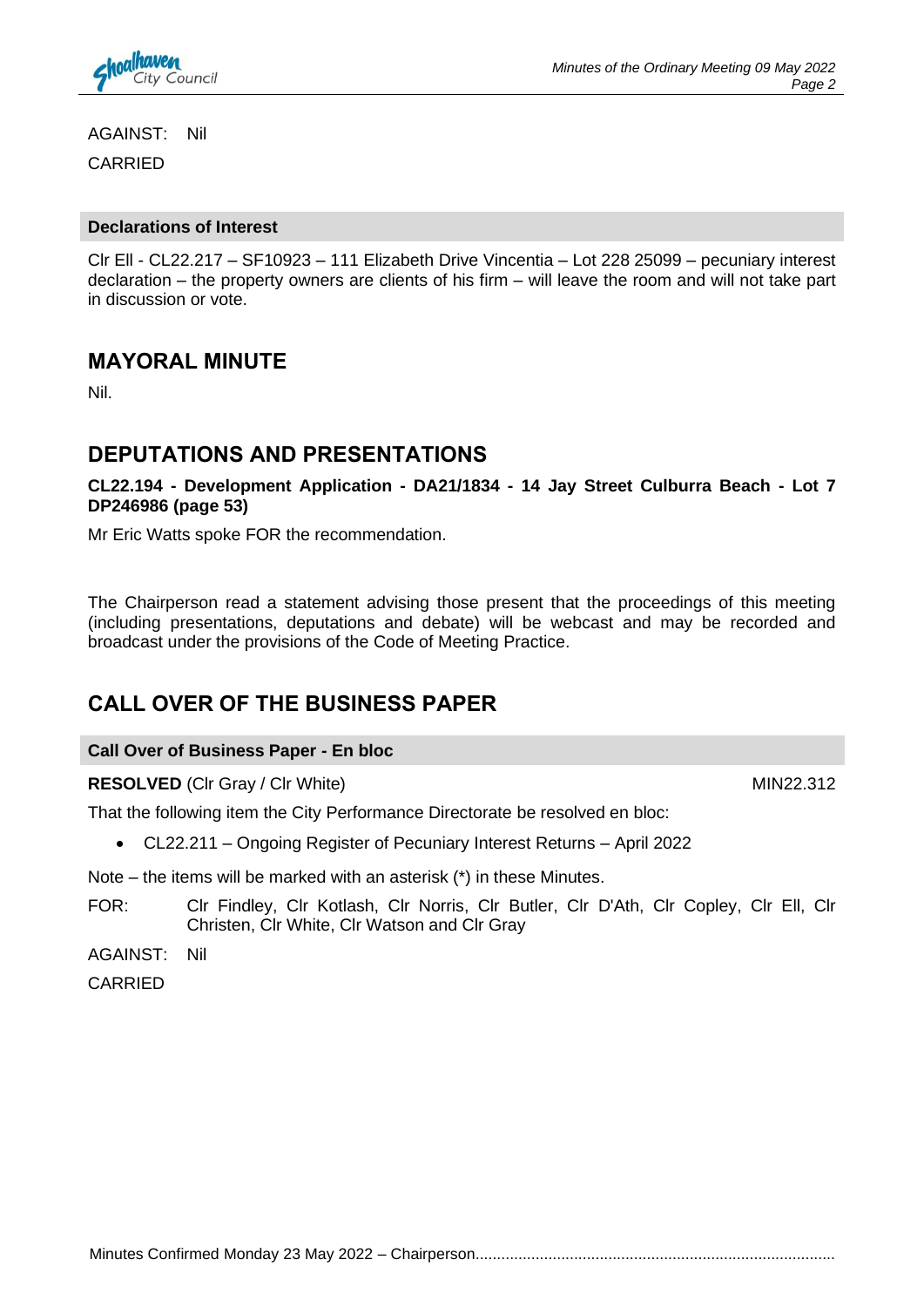

#### **Call Over of Business Paper - En bloc**

#### **RESOLVED** (CIr White / CIr Ell) MIN22.313

That the following items from the City Futures Directorate be resolved en bloc:

- CL22.212 Exhibition Outcomes and Proposed Finalisation Planning Proposal (PP063) to Amend LEP Claus 7.25 – Part of Lot 1 DP 1257338, Moss Vale Road, Kangaroo Valley
- CL22.213 Tenders Albatross Aviation Technology Park Non-Potable Water Storage Tanks for Firefighting Reserves

Note – the items will be marked with an asterisk (\*) in these Minutes.

FOR: Clr Findley, Clr Kotlash, Clr Norris, Clr Butler, Clr D'Ath, Clr Copley, Clr Ell, Clr Christen, Clr White, Clr Watson and Clr Gray

AGAINST: Nil

CARRIED

#### **Call Over of Business Paper - En bloc**

**RESOLVED** (CIr Kotlash / CIr Copley) MIN22.314

That the following item from the City Services Directorate be resolved en bloc:

• CL22.214 – Tenders – Sustainable Tourism Projects – Bhewerre Wetland

Note – the items will be marked with an asterisk (\*) in these Minutes.

FOR: Clr Findley, Clr Kotlash, Clr Norris, Clr Butler, Clr D'Ath, Clr Copley, Clr Ell, Clr Christen, Clr White, Clr Watson and Clr Gray

AGAINST: Nil

CARRIED

#### **Call Over of Business Paper - En bloc**

**RESOLVED** (CIr Butler / CIr Norris) MIN22.315

That the following item from the City Development Directorate be resolved en bloc:

• CL 22.218 – Regional Development Committee & Southern Regional Planning Panel Membership

Note – the items will be marked with an asterisk (\*) in these Minutes.

FOR: Clr Findley, Clr Kotlash, Clr Norris, Clr Butler, Clr D'Ath, Clr Copley, Clr Ell, Clr Christen, Clr White, Clr Watson and Clr Gray

AGAINST: Nil

CARRIED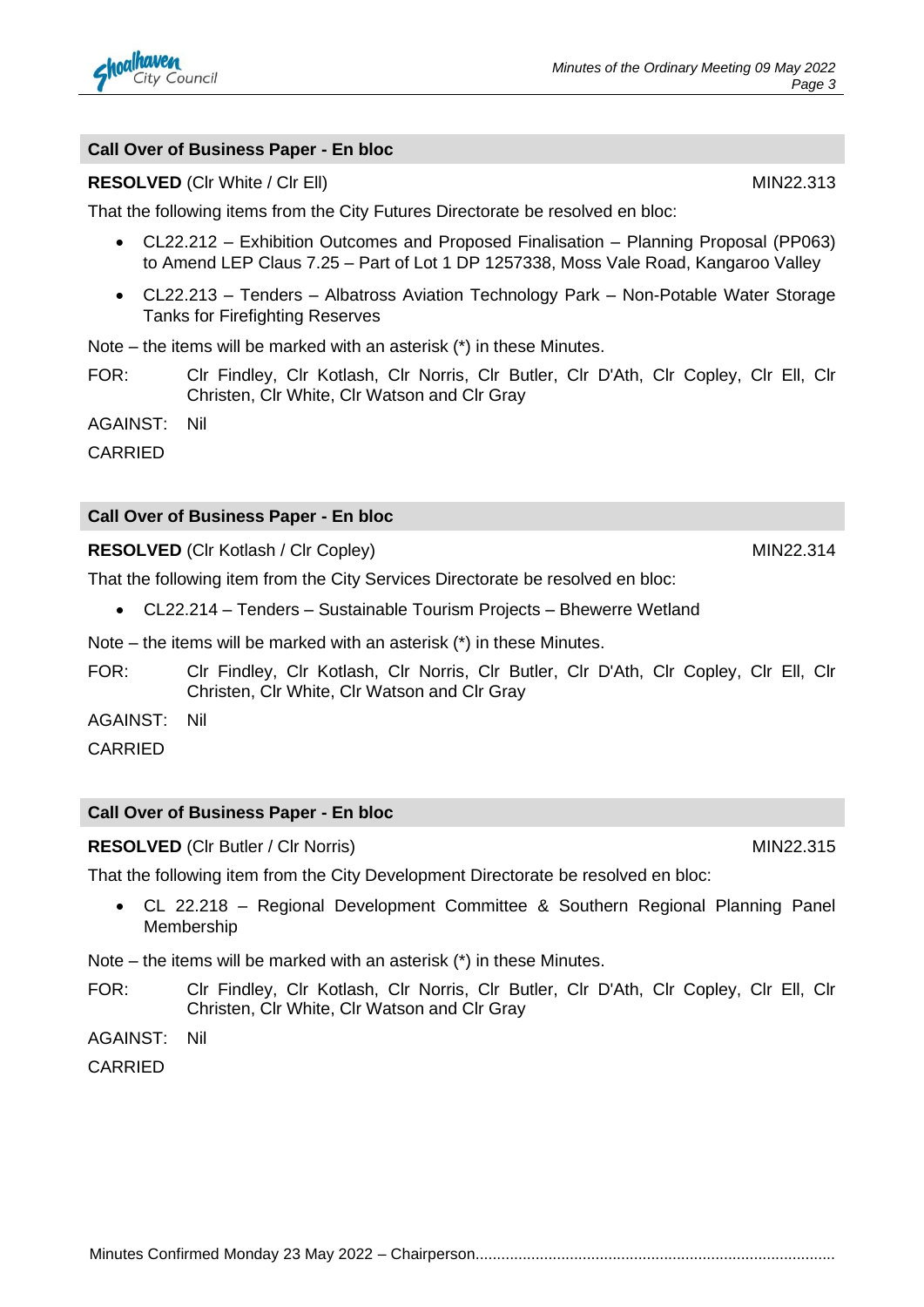

#### **Call Over of Business Paper - En bloc**

#### **RESOLVED** (Clr White / Clr Gray) MIN22.316

That the following items from Shoalhaven Water be resolved en bloc:

- CL22.220 Tenders Various Mains Relining Project
- CL22.221 Review of Shoalhaven Water Group Policies Round Four

Note – the items will be marked with an asterisk (\*) in these Minutes.

FOR: Clr Findley, Clr Kotlash, Clr Norris, Clr Butler, Clr D'Ath, Clr Copley, Clr Ell, Clr Christen, Clr White, Clr Watson and Clr Gray

AGAINST: Nil

**CARRIED** 

#### **Procedural Motion - Bring Item Forward**

#### **RESOLVED** (CIr Watson / CIr Christen) MIN22.317

That the matter of item CL22.194 - Development Application - DA21/1834 - 14 Jay Street Culburra Beach - Lot 7 DP246986 be brought forward for consideration.

FOR: Clr Findley, Clr Kotlash, Clr Norris, Clr Butler, Clr D'Ath, Clr Copley, Clr Ell, Clr Christen, Clr White, Clr Watson and Clr Gray

AGAINST: Nil

CARRIED

Note - Clr Wells joined meeting at 5:52pm (remotely).

#### **CL22.194 Development Application - DA21/1834 - 14 Jay Street Culburra Beach - Lot 7 DP246986 HPERM Ref: D22/156228**

#### **Recommendation**

That Development Application DA21/1834 be determined by way of Part Approval and Part Refusal as follows:

- 1. The new dwelling component be approved by way of deferred commencement to allow for the resolution of stormwater considerations and subject to the recommended conditions of consent contained in Attachment 2 of this report.
- 2. The shed component be refused for the reasons outlined in Attachment 4 DRAFT Notice of Determination, vis.
	- a. The shed is inconsistent with the development controls set out in Chapter G12 of Shoalhaven Development Control Plan 2014.
	- b. The shed fails to adequately demonstrate compliance with the development controls set out in Chapter G2 of Shoalhaven Development Control Plan 2014.
	- c. The shed will have adverse amenity impacts on the built environment in the locality.
	- d. The site is not suitable for the proposed development.
	- e. The shed is not in the public interest.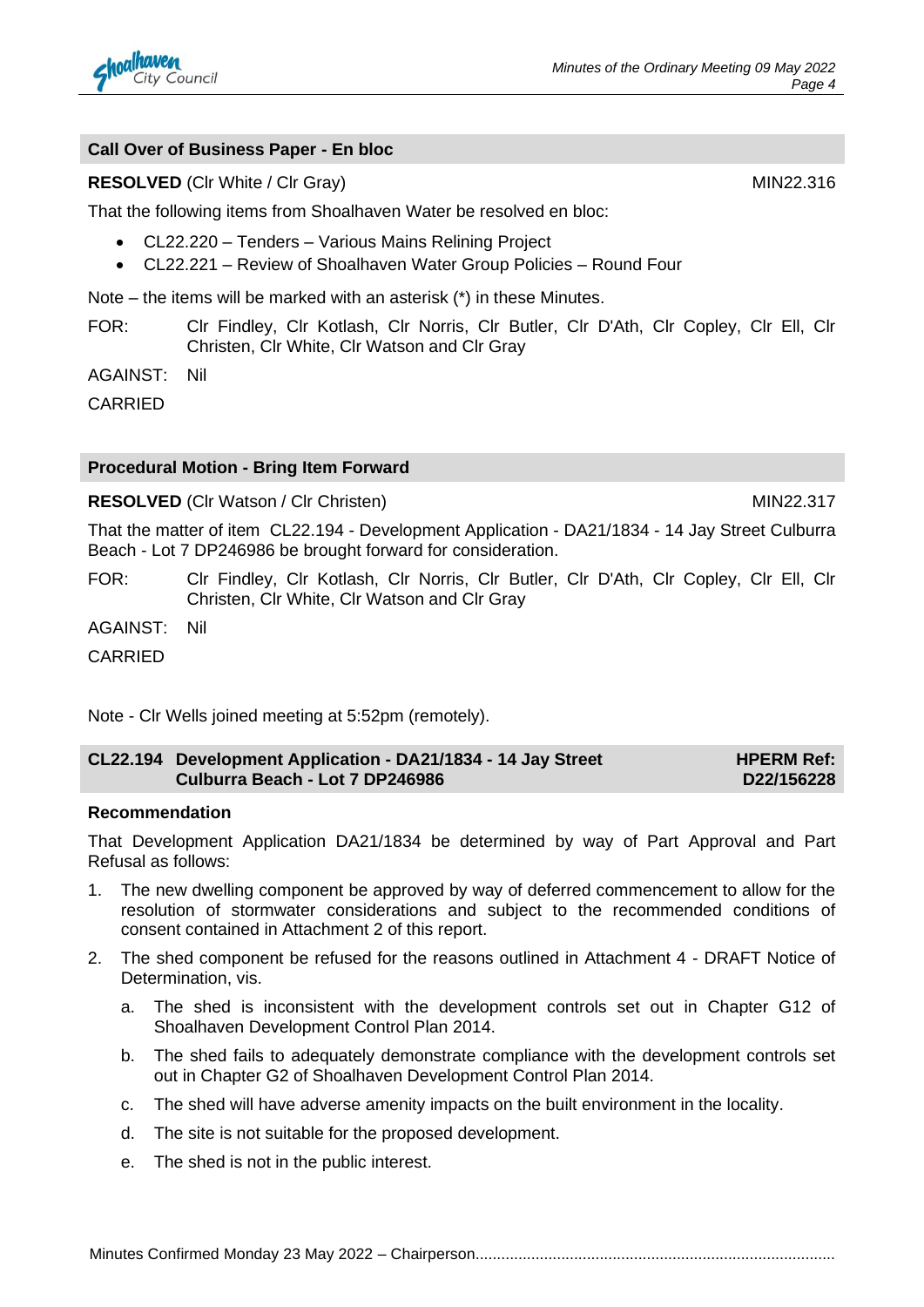MOTION (Clr Watson / Clr Ell)

That Development Application DA21/1834 be deferred to allow Council to consider further information from the applicant.

- FOR: Clr Copley, Clr Ell and Clr Watson
- AGAINST: Clr Findley, Clr Kotlash, Clr Norris, Clr Butler, Clr D'Ath, Clr Christen, Clr White, Clr Wells and Clr Gray

MOTION LOST

#### **RESOLVED (FORESHADOWED MOTION)** (CIr Butler / CIr Christen) MIN22.318

That Development Application DA21/1834 be determined by way of Part Approval and Part Refusal as follows:

- 1. The new dwelling component be approved by way of deferred commencement to allow for the resolution of stormwater considerations and subject to the recommended conditions of consent contained in Attachment 2 of this report.
- 2. The shed component be refused for the reasons outlined in Attachment 4 DRAFT Notice of Determination, vis.
	- a. The shed is inconsistent with the development controls set out in Chapter G12 of Shoalhaven Development Control Plan 2014.
	- b. The shed fails to adequately demonstrate compliance with the development controls set out in Chapter G2 of Shoalhaven Development Control Plan 2014.
	- c. The shed will have adverse amenity impacts on the built environment in the locality.
	- d. The site is not suitable for the proposed development.
	- e. The shed is not in the public interest.
- FOR: Clr Findley, Clr Kotlash, Clr Norris, Clr Butler, Clr D'Ath, Clr Christen, Clr White, Clr Wells and Clr Gray
- AGAINST: Clr Copley, Clr Ell and Clr Watson

CARRIED

#### **REPORTS**

**CL22.209 Draft Delivery Program Operational Plan and Budget 2022-23 - Public Exhibition**

**HPERM Ref: D22/136433**

#### **Recommendation**

That Council:

- 1. Endorse the Draft 2022/23 Delivery Program and Operational Plan, Draft Budget, Draft Fees and Charges and Draft Resourcing Strategy for the purpose of placing on public exhibition for a period of 28 days.
- 2. Maintain the 2021/22 rating structure, comprising both base and ad valorem amounts noting that the use of a base amount results in bringing the higher and lower values closer together and in effect spreads the burden across the board to all ratepayers – noting also that this is a commonly used rating structure that is considered to provide the fairest and most equitable distribution of the rate levy across the LGA.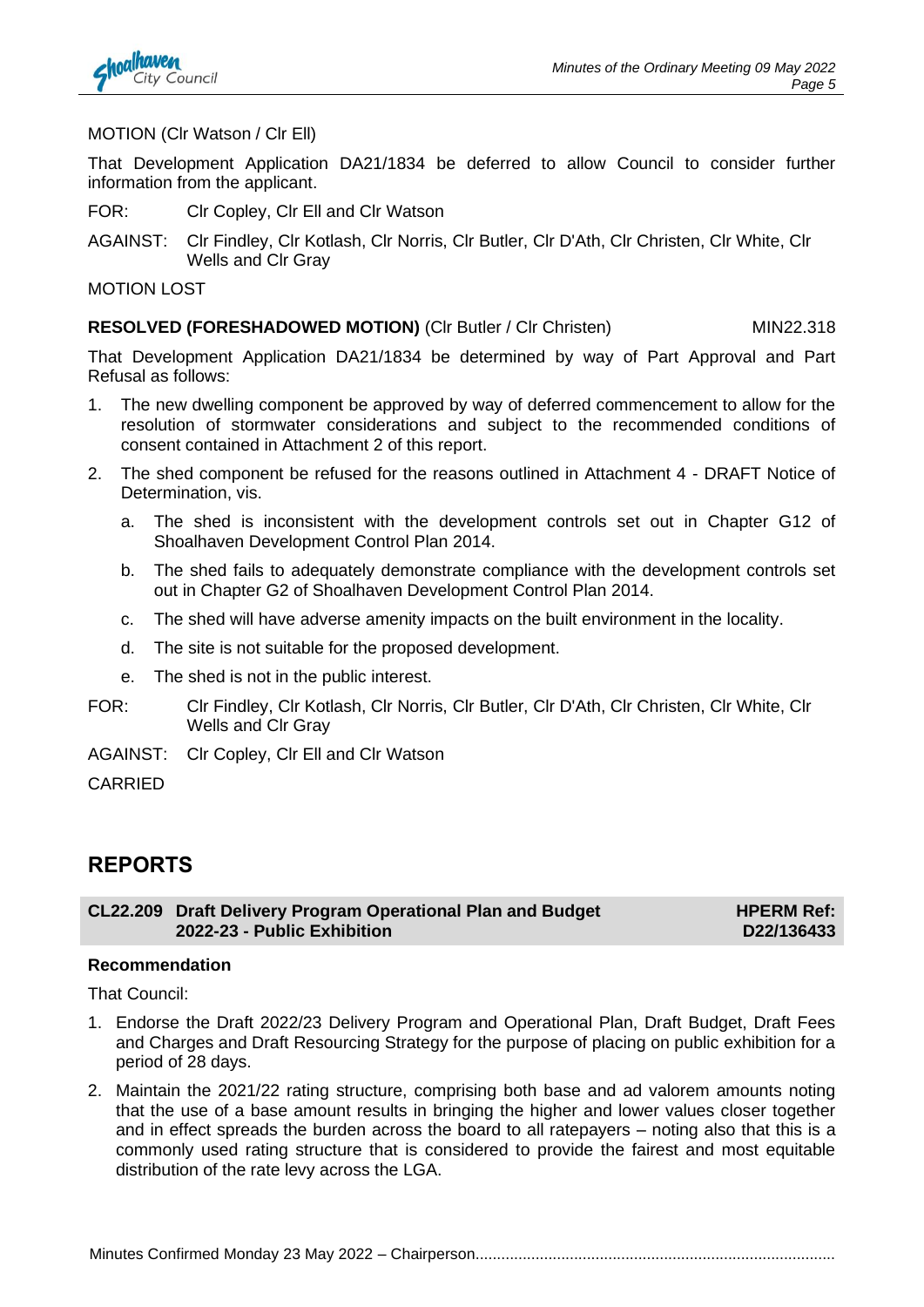

- 3. In accordance with Section 566(3) of the Act, endorse the rate of interest payable on overdue rates and charges for the period 1 July 2022 to 30 June 2023 (inclusive) to be 6% per annum which is the Office of Local Government recommended maximum for 2022/23 financial year.
- 4. Note that interest charges will continue to be waived for ratepayers that are experiencing financial hardship and they can apply for financial assistance under Council's Hardship Policy.
- 5. Approve the Minister's allowable limit of a 4.53% increase (1.7% rate peg plus 2.83% SRV catch-up) in 2022/23 to the notional yield as permitted by Section 511 of the Local Government Act 1993.
- 6. Receive a report on feedback from the community on the Draft 2022/23 Delivery Program Operational Plan and Budget following the public exhibition period.

#### **RESOLVED** (CIr Christen / CIr Butler) MIN22.319

That Council:

- 1. Endorse the Draft 2022/23 Delivery Program and Operational Plan, Draft Budget, Draft Fees and Charges and Draft Resourcing Strategy for the purpose of placing on public exhibition for a period of 28 days.
- 2. Maintain the 2021/22 rating structure, comprising both base and ad valorem amounts noting that the use of a base amount results in bringing the higher and lower values closer together and in effect spreads the burden across the board to all ratepayers – noting also that this is a commonly used rating structure that is considered to provide the fairest and most equitable distribution of the rate levy across the LGA.
- 3. In accordance with Section 566(3) of the Act, endorse the rate of interest payable on overdue rates and charges for the period 1 July 2022 to 30 June 2023 (inclusive) to be 6% per annum which is the Office of Local Government recommended maximum for 2022/23 financial year.
- 4. Note that interest charges will continue to be waived for ratepayers that are experiencing financial hardship and they can apply for financial assistance under Council's Hardship Policy.
- 5. Approve the Minister's allowable limit of a 4.53% increase (1.7% rate peg plus 2.83% SRV catch-up) in 2022/23 to the notional yield as permitted by Section 511 of the Local Government Act 1993.
- 6. Receive a report on feedback from the community on the Draft 2022/23 Delivery Program Operational Plan and Budget following the public exhibition period.
- FOR: Clr Findley, Clr Kotlash, Clr Norris, Clr Butler, Clr D'Ath, Clr Copley, Clr Ell, Clr Christen and Clr Gray
- AGAINST: Clr White, Clr Wells and Clr Watson
- CARRIED

#### **CL22.210 Draft Community Strategic Plan - Shoalhaven 2032 - Public Exhibition**

**HPERM Ref: D22/136526**

#### **Recommendation**

That Council:

- 1. Endorse the Draft Community Strategic Plan Shoalhaven 2032 for the purpose of placing on public exhibition for a period of 28 days to seek further community feedback
- 2. Receive the 'Stage 1 Community Engagement Report for the Community Strategic Plan Review' for information
- 3. Endorse the Community Engagement Plan for Stage 2 of the Community Strategic Plan Review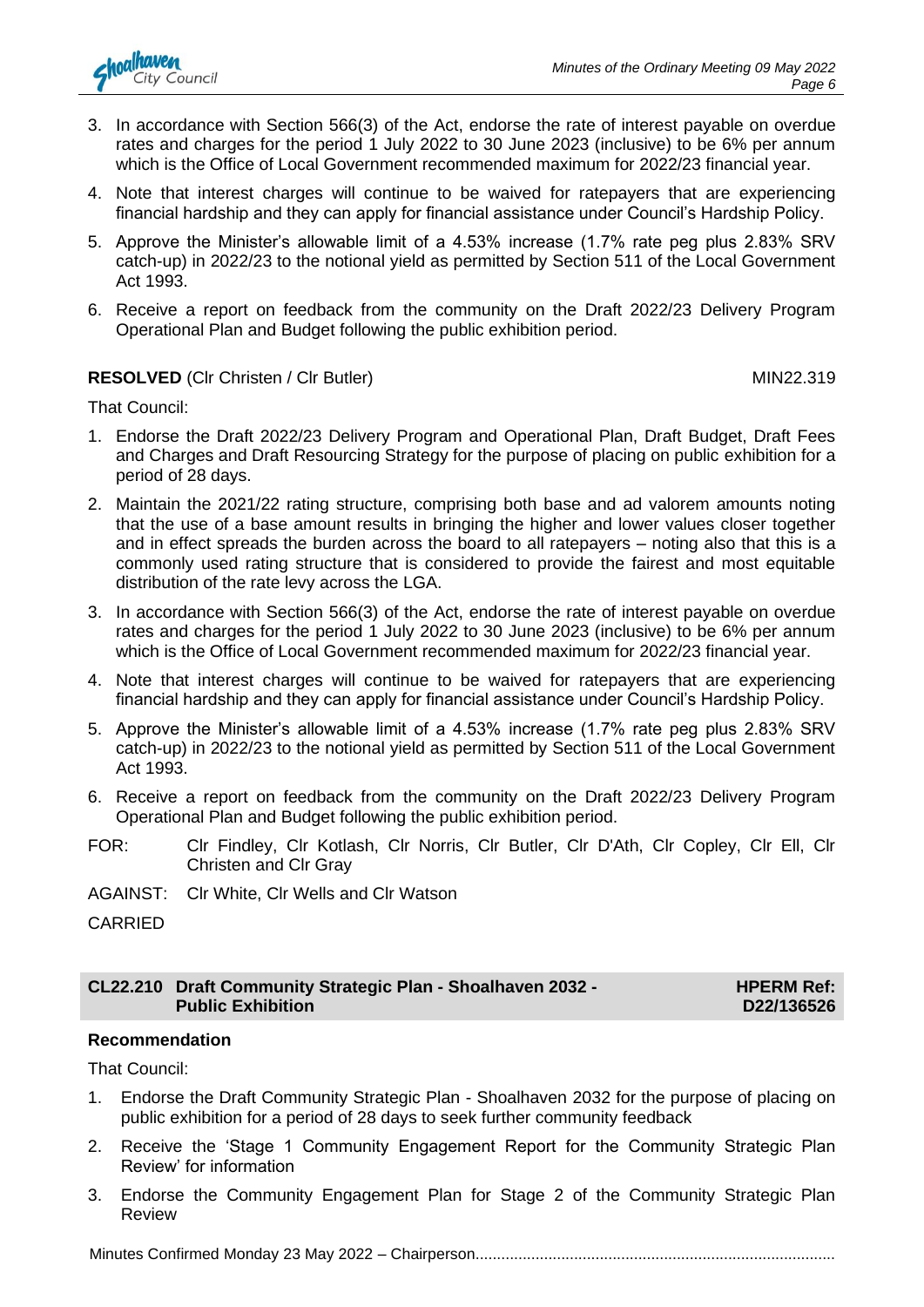- 4. Thank the community for their participation to date and invite further feedback during the public exhibition period
- 5. Receive a report on feedback from the community on the Draft Community Strategic Plan Shoalhaven 2032 following the public exhibition period.

#### **RESOLVED** (CIr White / CIr Gray) MIN22.320

That Council:

- 1. Endorse the Draft Community Strategic Plan Shoalhaven 2032 for the purpose of placing on public exhibition for a period of 28 days to seek further community feedback
- 2. Receive the 'Stage 1 Community Engagement Report for the Community Strategic Plan Review' for information
- 3. Endorse the Community Engagement Plan for Stage 2 of the Community Strategic Plan Review
- 4. Thank the community for their participation to date and invite further feedback during the public exhibition period
- 5. Receive a report on feedback from the community on the Draft Community Strategic Plan Shoalhaven 2032 following the public exhibition period.
- FOR: Clr Findley, Clr Kotlash, Clr Norris, Clr Butler, Clr D'Ath, Clr Copley, Clr Ell, Clr Christen, Clr White, Clr Wells, Clr Watson and Clr Gray

AGAINST: Nil

CARRIED

#### **Items marked with an \* were resolved 'en bloc'.**

| CL22.211 Ongoing Register of Pecuniary Interest Returns - April | <b>HPERM Ref:</b> |
|-----------------------------------------------------------------|-------------------|
| 2022                                                            | D22/151301        |

#### **RESOLVED<sup>\*</sup>** (Clr Gray / Clr White) MIN22.321

That the report of the Chief Executive Officer regarding the Ongoing Register of Pecuniary Interest Returns lodged for the period of 1 April to 30 April 2022 be received for information.

FOR: Clr Findley, Clr Kotlash, Clr Norris, Clr Butler, Clr D'Ath, Clr Copley, Clr Ell, Clr Christen, Clr White, Clr Watson and Clr Gray

AGAINST: Nil

CARRIED

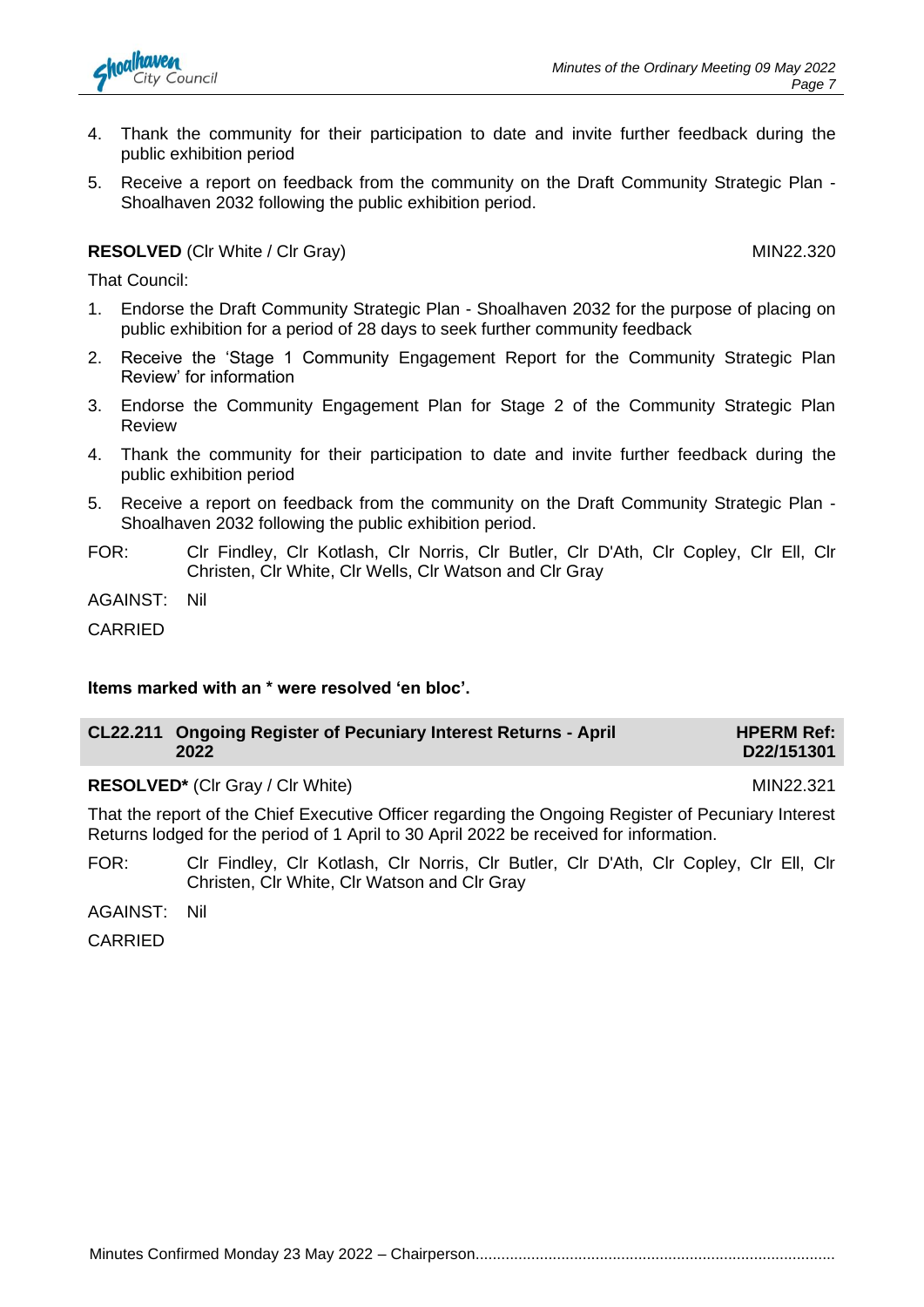#### **Items marked with an \* were resolved 'en bloc'.**

#### **CL22.212 Exhibition Outcomes and Proposed Finalisation - Planning Proposal (PP063) to Amend LEP Clause 7.25 - Part of Lot 1 DP 1257338, Moss Vale Road, Kangaroo Valley**

### **RESOLVED<sup>\*</sup>** (CIr White / CIr EII) MIN22.322

That Council:

- 1. Adopt and finalise the attached version of Planning Proposal PP063 to Amend Clause 7.25 of the Shoalhaven Local Environmental Plan (LEP) 2014 that applies to part of Lot 1 DP 1257338, Moss Vale Road, Kangaroo Valley.
- 2. Liaise with the NSW Parliamentary Counsel's Office to amend the Shoalhaven LEP 2014 using Council's delegation.
- 3. Advise the proponent and other stakeholders, including adjoining landowners and those who made a submission, of this decision and when the LEP amendment is made.
- FOR: Clr Findley, Clr Kotlash, Clr Norris, Clr Butler, Clr D'Ath, Clr Copley, Clr Ell, Clr Christen, Clr White, Clr Watson and Clr Gray

AGAINST: Nil

CARRIED

#### **CL22.213 Tenders - Albatross Aviation Technology Park - Non-Potable Water Storage Tanks for Firefighting Reserves HPERM Ref: D22/169001**

#### **RESOLVED\*** (CIr White / CIr Ell) MIN22.323

That Council consider a separate confidential report "Tenders – Albatross Aviation Technology Park – Non-Potable Water Storage Tanks for Firefighting Reserves" in accordance with Section 10A(2)(d)(i) of the Local Government Act 1993.

FOR: Clr Findley, Clr Kotlash, Clr Norris, Clr Butler, Clr D'Ath, Clr Copley, Clr Ell, Clr Christen, Clr White, Clr Watson and Clr Gray

AGAINST: Nil

CARRIED

#### **Items marked with an \* were resolved 'en bloc'.**

| CL22.214 Tenders - Sustainable Tourism Projects - Bherwerre | <b>HPERM Ref:</b> |
|-------------------------------------------------------------|-------------------|
| Wetland                                                     | D22/117830        |

#### RESOLVED<sup>\*</sup> (Clr Kotlash / Clr Copley) MIN22.324

That Council considers a separate confidential report in accordance with Section 10A(2)(d)(i) of the Local Government Act 1993.

FOR: Clr Findley, Clr Kotlash, Clr Norris, Clr Butler, Clr D'Ath, Clr Copley, Clr Ell, Clr Christen, Clr White, Clr Watson and Clr Gray

AGAINST: Nil

CARRIED

Minutes Confirmed Monday 23 May 2022 – Chairperson....................................................................................

**HPERM Ref: D22/162740**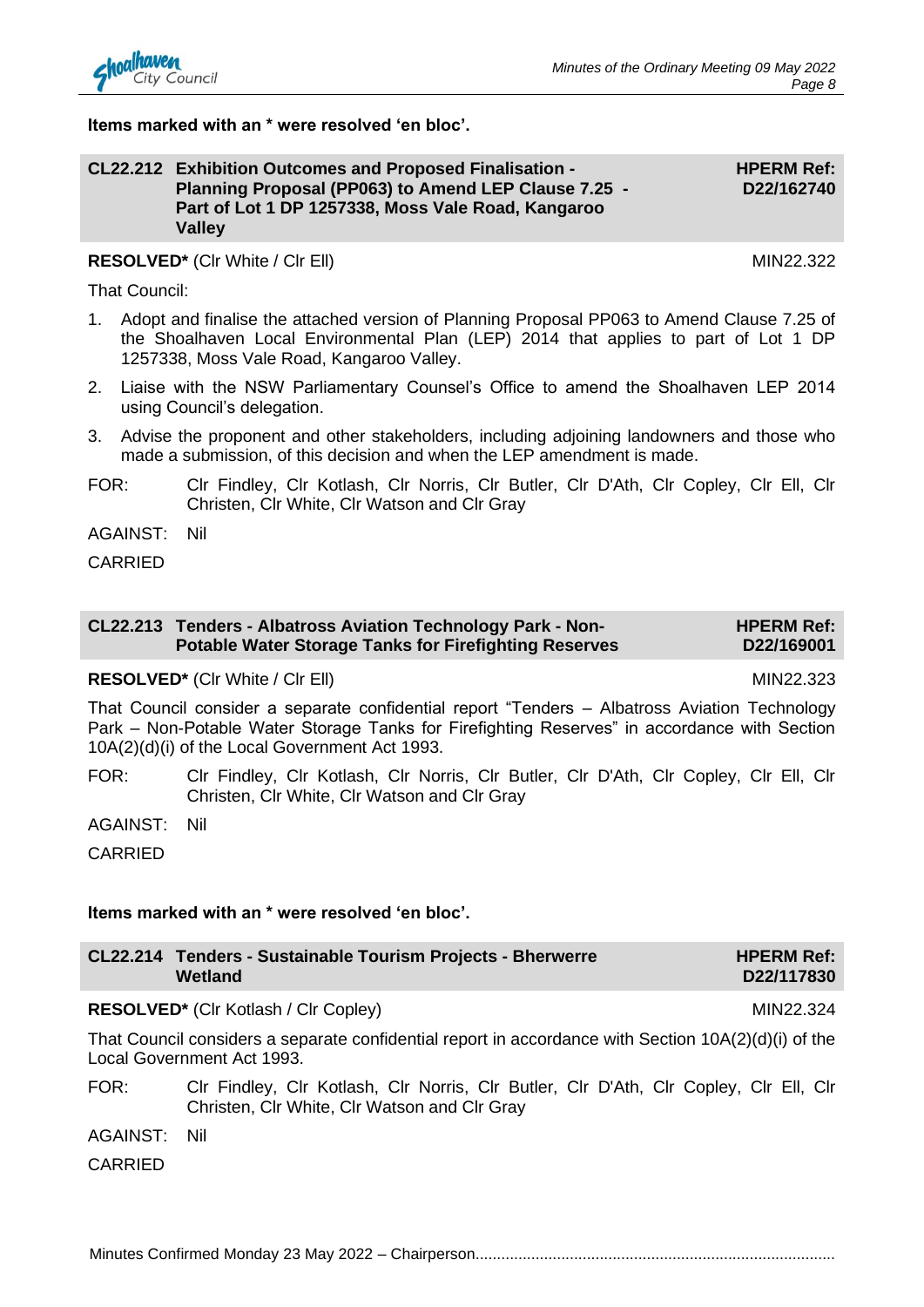

That Council:

- 1. Adopt the following revised policy documents as attached to the report:
	- a. Waste Management Disaster Recovery Policy,
	- b. Waste Disposal No Charge Tipping Vouchers
	- c. Garden Waste Mulch Community Assistance Policy
- 2. Rescind the No Charge Tipping of Storm Damaged Materials at Waste Depots Policy as the provisions of that policy have been incorporated into the revised Waste Management - Disaster Recovery Policy.

#### **RESOLVED** (CIr Norris / CIr Christen) MIN22.325

That Council:

- 1. Adopt the following revised policy documents as attached to the report:
	- a. Waste Management Disaster Recovery Policy,
	- b. Waste Disposal No Charge Tipping Vouchers
	- c. Garden Waste Mulch Community Assistance Policy
- 2. Rescind the No Charge Tipping of Storm Damaged Materials at Waste Depots Policy as the provisions of that policy have been incorporated into the revised Waste Management - Disaster Recovery Policy.
- FOR: Clr Findley, Clr Kotlash, Clr Norris, Clr Butler, Clr D'Ath, Clr Copley, Clr Ell, Clr Christen, Clr White, Clr Wells, Clr Watson and Clr Gray

AGAINST: Nil

**CARRIED** 

#### **CL22.216 Electric Vehicle Trial Update HPERM Ref: HPERM Ref: HPERM Ref:**

#### **Recommendation**

That Council:

- 1. Note the following key report findings:
	- a. Existing range of electric vehicles are well suited and fit for purpose as pool vehicles that are typically used for short, local journeys.
	- b. Existing driving range and charging time of current vehicles available represent a limitation for immediate expansion.
	- c. Operational cost including depreciation is more than non-electric comparator vehicles.
- 2. Maintain the existing three electric vehicles within the passenger fleet, with the CEO (Director City Services) authorised to continue monitoring of the market to identify suitable fit for purpose electric options to further supplement or expand the fleet as required.



**D22/167650**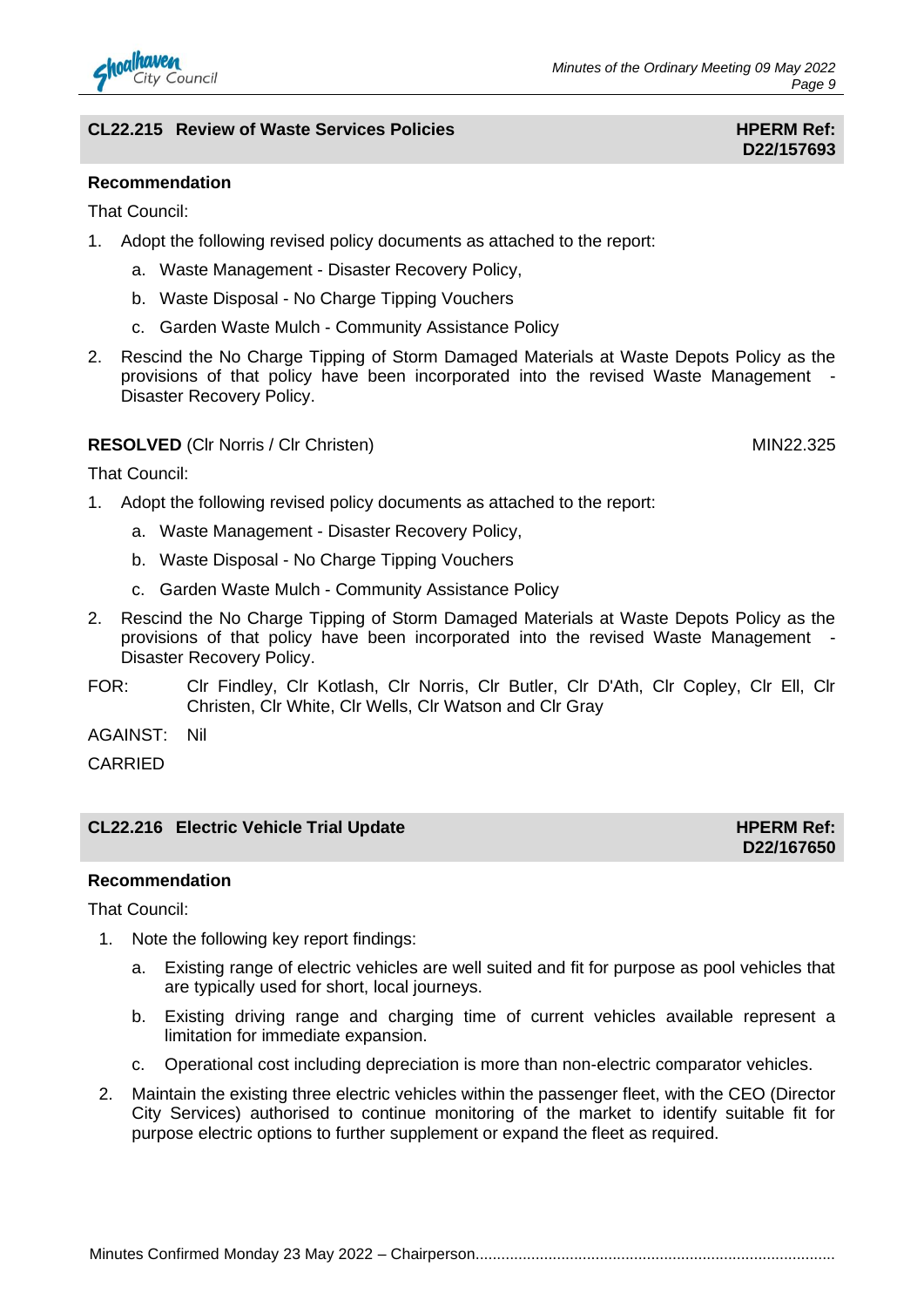

**RESOLVED** (CIr Norris / CIr Ell) MIN22.326

That:

- 1. Council note the following key report findings:
	- a. Existing range of electric vehicles are well suited and fit for purpose as pool vehicles that are typically used for short, local journeys.
	- b. Existing driving range and charging time of current vehicles available represent a limitation for immediate expansion.
	- c. Operational cost including depreciation is more than non-electric comparator vehicles.
- 2. Council maintain the existing three electric vehicles within the passenger fleet, with the CEO (Director City Services) authorised to continue monitoring of the market to identify suitable fit for purpose electric options to further supplement or expand the fleet as required.
- 3. The purchase and use of electric vehicles be linked to Council's Sustainable Energy Strategy which is currently under review.
- 4. Council work with electric vehicle charge network providers to seek additional electric vehicle charging stations across the Shoalhaven.
- FOR: Clr Findley, Clr Kotlash, Clr Norris, Clr Butler, Clr D'Ath, Clr Copley, Clr Ell, Clr Christen, Clr White, Clr Wells, Clr Watson and Clr Gray

AGAINST: Nil

CARRIED

#### **CL22.194 Development Application - DA21/1834 - 14 Jay Street Culburra Beach - Lot 7 DP246986**

**HPERM REF: D22/156228**

Item dealt with earlier in the meeting see MIN22.217.

| CL22.217 SF10923 - 111 Elizabeth Drive Vincentia - Lot 228 DP | <b>HPERM Ref:</b> |
|---------------------------------------------------------------|-------------------|
| 25099                                                         | D22/109221        |

Clr Ell - Pecuniary interest – The property owners are clients of his firm – left the room and did not take part in discussion or vote, the time being 6.54pm.

#### **Recommendation**

That Council:

- 1. Confirm that it supports the clause 4.6 variation of 13.68% for Lot 1 and 28.42% for Lot 2, with respect to the lot size of the proposed subdivision.
- 2. Approve the Development Application SF10923 for a one (1) into two (2) lot Torrens title subdivision of an existing and approved Dual Occupancy development at Lot 228 DP 25099 111 Elizabeth Drive, Vincentia, as detailed in the draft conditions of consent (Attachment 1) to this report.

#### **RESOLVED** (CIr Christen / CIr White) MIN22.327

That Council:

1. Confirm that it supports the clause 4.6 variation of 13.68% for Lot 1 and 28.42% for Lot 2, with respect to the lot size of the proposed subdivision.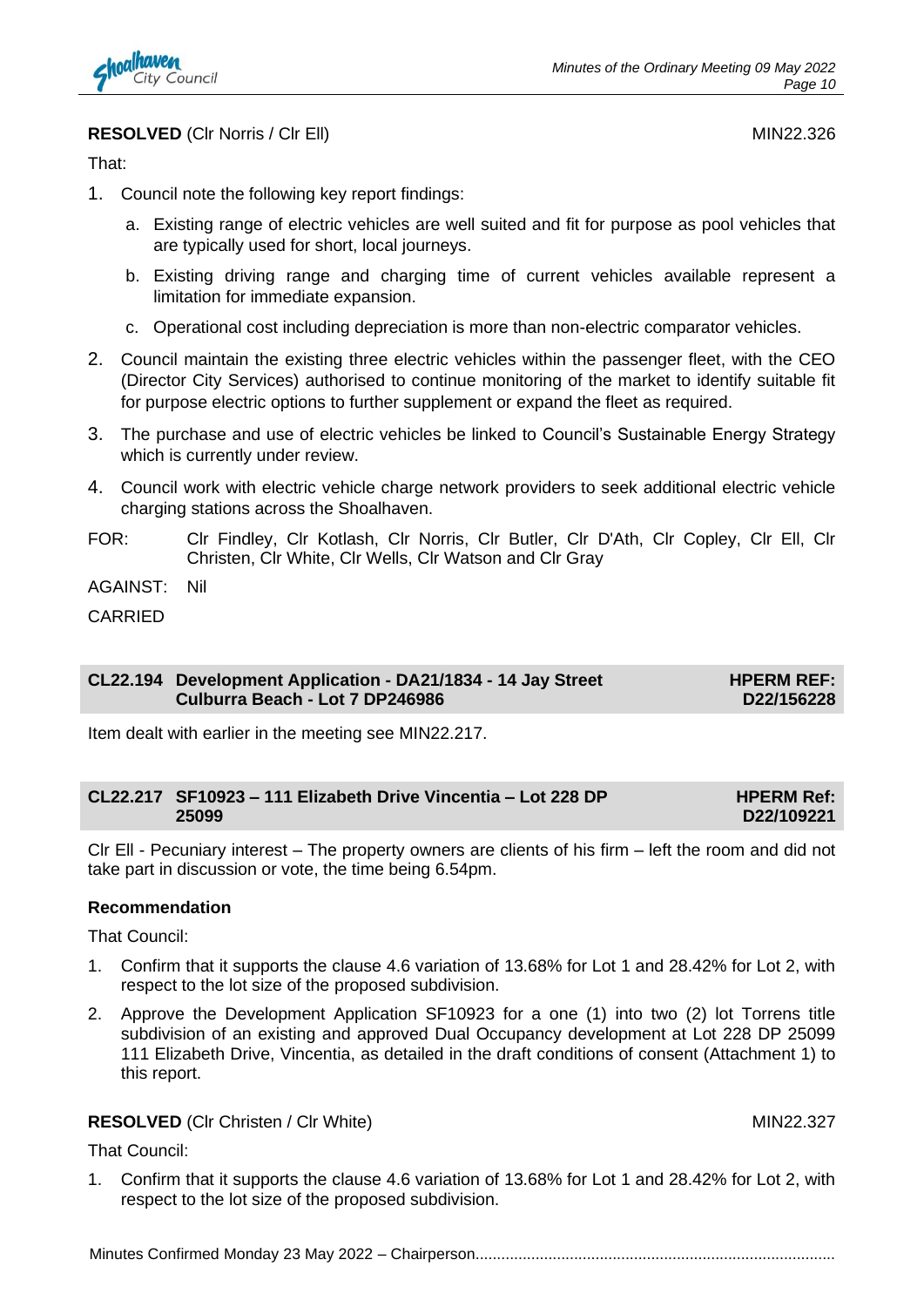

- 2. Approve the Development Application SF10923 for a one (1) into two (2) lot Torrens title subdivision of an existing and approved Dual Occupancy development at Lot 228 DP 25099 111 Elizabeth Drive, Vincentia, as detailed in the draft conditions of consent (Attachment 1) to this report.
- FOR: Clr Findley, Clr Kotlash, Clr Norris, Clr Butler, Clr D'Ath, Clr Copley, Clr Christen, Clr White, Clr Wells, Clr Watson and Clr Gray

AGAINST: Nil

CARRIED

Note – Clr Ell returned to the meeting, the time being 6:55pm.

#### **Items marked with an \* were resolved 'en bloc'.**

| CL22.218 Regional Development Committee & Southern Regional<br><b>Planning Panel Membership</b> | <b>HPERM Ref:</b><br>D22/166879 |
|-------------------------------------------------------------------------------------------------|---------------------------------|
| <b>RESOLVED*</b> (CIr Butler / CIr Norris)                                                      | MIN22.328                       |

That Council:

- 1. Not appoint any members to the Southern Regional Planning Panel.
- 2. Disestablish the Regional Development Committee on the basis that Ordinary Council Meetings will provide the forum to consider Regional Development Applications and respond by way of resolution to the Southern Regional Planning Panel.
- FOR: Clr Findley, Clr Kotlash, Clr Norris, Clr Butler, Clr D'Ath, Clr Copley, Clr Ell, Clr Christen, Clr White, Clr Wells, Clr Watson and Clr Gray

AGAINST: Nil

CARRIED

#### **CL22.199 West Nowra Infrastructure and Recreational Facilities Upgrade Program - Investigations and Way Forward HPERM Ref: D22/74387**

#### **Recommendation**

That Council:

- 1. Accept this report as an update on funding options to investigate the provision of community facilities available in West Nowra.
- 2. Note that further investigation into infrastructure and recreational facilities in the West Nowra area under the review of the Community Infrastructure Strategic Plan, currently being undertaken by Council. This is to include investigations into upgrades of the Depot Farm Picnic Area.
- 3. Note that staff are continuing to investigate opportunities for minor embellishments to existing infrastructure and open space to improve facilities for West Nowra residents and visitors.

#### **RESOLVED** (CIr Copley / CIr Norris) MIN22.329

That Council:

1. Accept this report as an update on funding options to investigate the provision of community facilities available in West Nowra.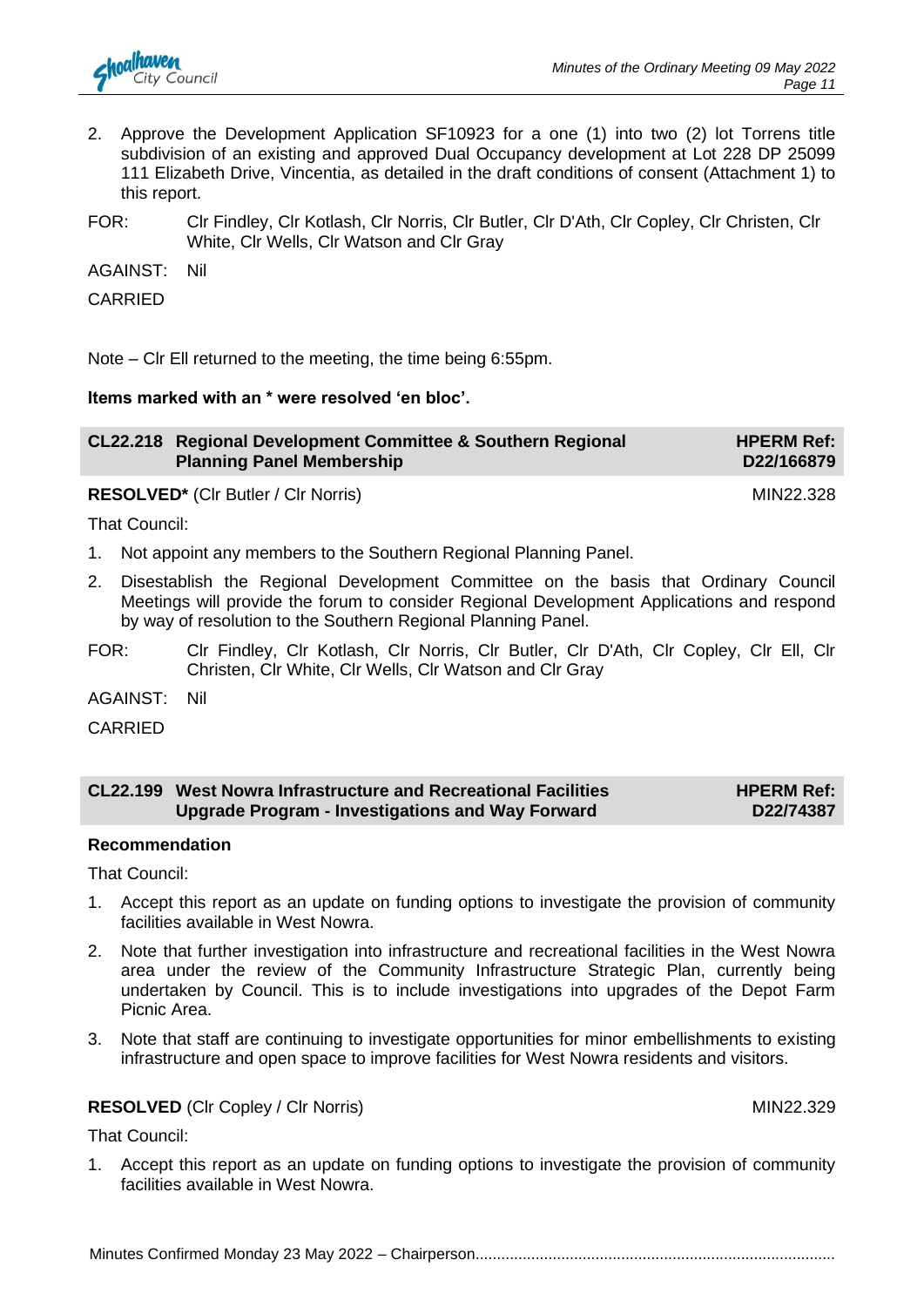

- 2. Note that further investigation into infrastructure and recreational facilities in the West Nowra area under the review of the Community Infrastructure Strategic Plan, currently being undertaken by Council. This is to include investigations into upgrades of the Depot Farm Picnic Area.
- 3. Note that staff are continuing to investigate opportunities for minor embellishments to existing infrastructure and open space to improve facilities for West Nowra residents and visitors.
- FOR: Clr Findley, Clr Kotlash, Clr Norris, Clr Butler, Clr D'Ath, Clr Copley, Clr Ell, Clr Christen, Clr White, Clr Wells, Clr Watson and Clr Gray

AGAINST: Nil

CARRIED

| CL22.219 Draft - Disability Inclusion Action Plan 2022-2026 - | <b>HPERM Ref:</b> |
|---------------------------------------------------------------|-------------------|
| <b>Public Exhibition</b>                                      | D22/137692        |

#### **Recommendation**

That Council:

- 1. Endorse the Draft Disability Inclusion Action Plan 2022-2026 for the purpose of placing on Public Exhibition for a period of 28 days to seek further community feedback.
- 2. Receive a report on feedback from the community on the Draft Disability Inclusion Action Plan 2022-2026 following the 28 days public exhibition period.
- 3. Thank the community for their participation to date and invite further feedback during the public exhibition period.

#### **RESOLVED** (Clr Christen / Clr Kotlash) MIN22.330

That Council:

- 1. Endorse the Draft Disability Inclusion Action Plan 2022-2026 for the purpose of placing on Public Exhibition for a period of 28 days to seek further community feedback.
- 2. Receive a report on feedback from the community on the Draft Disability Inclusion Action Plan 2022-2026 following the 28 days public exhibition period.
- 3. Thank the community for their participation to date and invite further feedback during the public exhibition period.
- FOR: Clr Findley, Clr Kotlash, Clr Norris, Clr Butler, Clr D'Ath, Clr Copley, Clr Ell, Clr Christen, Clr White, Clr Wells, Clr Watson and Clr Gray

AGAINST: Nil

CARRIED

#### **Items marked with an \* were resolved 'en bloc'.**

| CL22.220 Tenders - Various Mains Relining Project | <b>HPERM Ref:</b> |
|---------------------------------------------------|-------------------|
|                                                   | D22/151548        |

#### **RESOLVED\*** (CIr White / CIr Gray) MIN22.331

That Council consider a separate Confidential Report in accordance with Section 10A(2)(d)(i) of the Local Government Act 1993.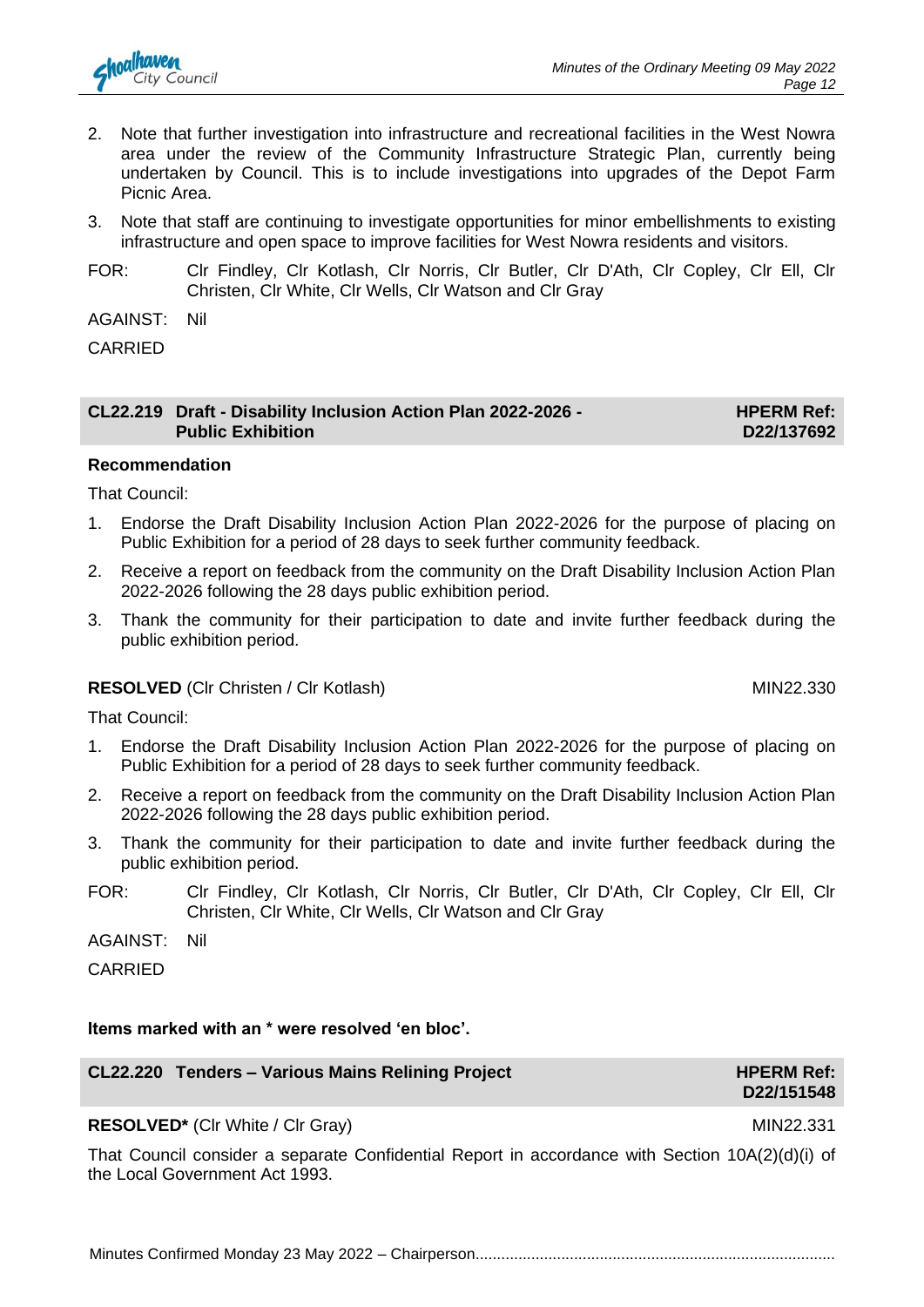#### FOR: Clr Findley, Clr Kotlash, Clr Norris, Clr Butler, Clr D'Ath, Clr Copley, Clr Ell, Clr Christen, Clr White, Clr Wells, Clr Watson and Clr Gray

AGAINST: Nil

CARRIED

| CL22.221 Review of Shoalhaven Water Group Policies - Round<br><b>Four</b> | <b>HPERM Ref:</b><br>D22/163307 |
|---------------------------------------------------------------------------|---------------------------------|
|                                                                           |                                 |

**RESOLVED<sup>\*</sup>** (Clr White / Clr Gray) MIN22.332

That Council reaffirm the following policies with minor changes

- 1. Non-urban Wastewater Connection Policy
- 2. Non-urban Water Supply Connection Policy
- FOR: Clr Findley, Clr Kotlash, Clr Norris, Clr Butler, Clr D'Ath, Clr Copley, Clr Ell, Clr Christen, Clr White, Clr Wells, Clr Watson and Clr Gray

AGAINST: Nil

CARRIED

### **NOTICES OF MOTION / QUESTIONS ON NOTICE**

#### **CL22.222 Notice of Motion - Ward Boundary Review - Community of Interest HPERM Ref: D22/180061**

#### **Recommendation**

That Council review the Ward Boundaries with a view of bringing areas of community interest together, which may require an increase in the number of Wards.

#### **RESOLVED** (CIr Watson / CIr Ell) MIN22.333

That at a suitable time in the future, Council receives a report from the CEO on a review of ward boundaries to achieve bringing areas of community interest together, which may require an increase in the number of Wards.

An example would be Nowra, South Nowra, Worrigee and Sanctuary Point and St Georges Basin.

FOR: Clr Findley, Clr Kotlash, Clr Norris, Clr Butler, Clr D'Ath, Clr Copley, Clr Ell, Clr Christen, Clr White, Clr Wells, Clr Watson and Clr Gray

AGAINST: Nil

CARRIED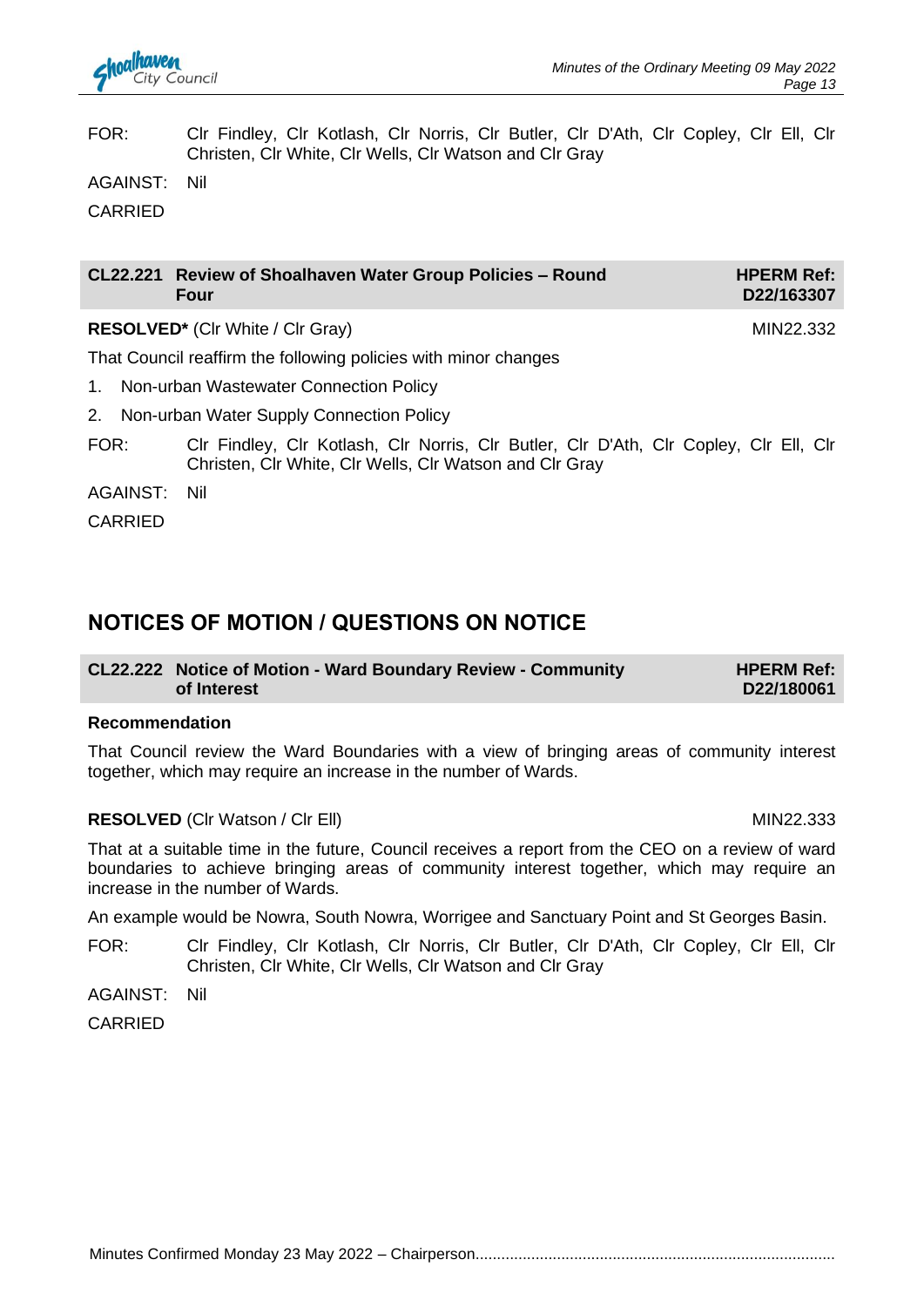

### **CONFIDENTIAL REPORTS**

Pursuant to Section 10A(4) the public were invited to make representation to the meeting before any part of the meeting is closed, as to whether that part of the meeting should be closed.

No members of the public made representations.

#### **RESOLVED** (CIr White / CIr Christen) MIN22.334

That the press and public be excluded from the Meeting, pursuant to section 10A(1)(a) of the Local Government Act, 1993, to consider the following items of a confidential nature.

CCL22.12 Tenders – Albatross Aviation Technology Park - Non-Potable Water Storage Tanks for Firefighting Reserves

> *Commercial information of a confidential nature that would, if disclosed prejudice the commercial position of the person who supplied it.10(A)(2)(d)(i)*

> *There is a public interest consideration against disclosure of information as disclosure of the information could reasonably be expected to reveal commercial-inconfidence provisions of a contract, diminish the competitive commercial value of any information to any person and/or prejudice any person's legitimate business, commercial, professional or financial interests.*

CCL22.13 Tenders – Sustainable Tourism Projects - Bherwerre Wetland

*Commercial information of a confidential nature that would, if disclosed prejudice the commercial position of the person who supplied it.10(A)(2)(d)(i)*

*There is a public interest consideration against disclosure of information as disclosure of the information could reasonably be expected to reveal commercial-inconfidence provisions of a contract, diminish the competitive commercial value of any information to any person and/or prejudice any person's legitimate business, commercial, professional or financial interests.*

CCL22.14 Tenders – Various Mains Relining Project

*Commercial information of a confidential nature that would, if disclosed prejudice the commercial position of the person who supplied it.10(A)(2)(d)(i)*

*There is a public interest consideration against disclosure of information as disclosure of the information could reasonably be expected to reveal commercial-inconfidence provisions of a contract, diminish the competitive commercial value of any information to any person and/or prejudice any person's legitimate business, commercial, professional or financial interests.*

- FOR: Clr Findley, Clr Kotlash, Clr Norris, Clr Butler, Clr D'Ath, Clr Copley, Clr Ell, Clr Christen, Clr White, Clr Wells, Clr Watson and Clr Gray
- AGAINST: Nil
- CARRIED

The meeting moved into confidential the time being 7:14pm.

The meeting moved into open session, the time being 7:19pm.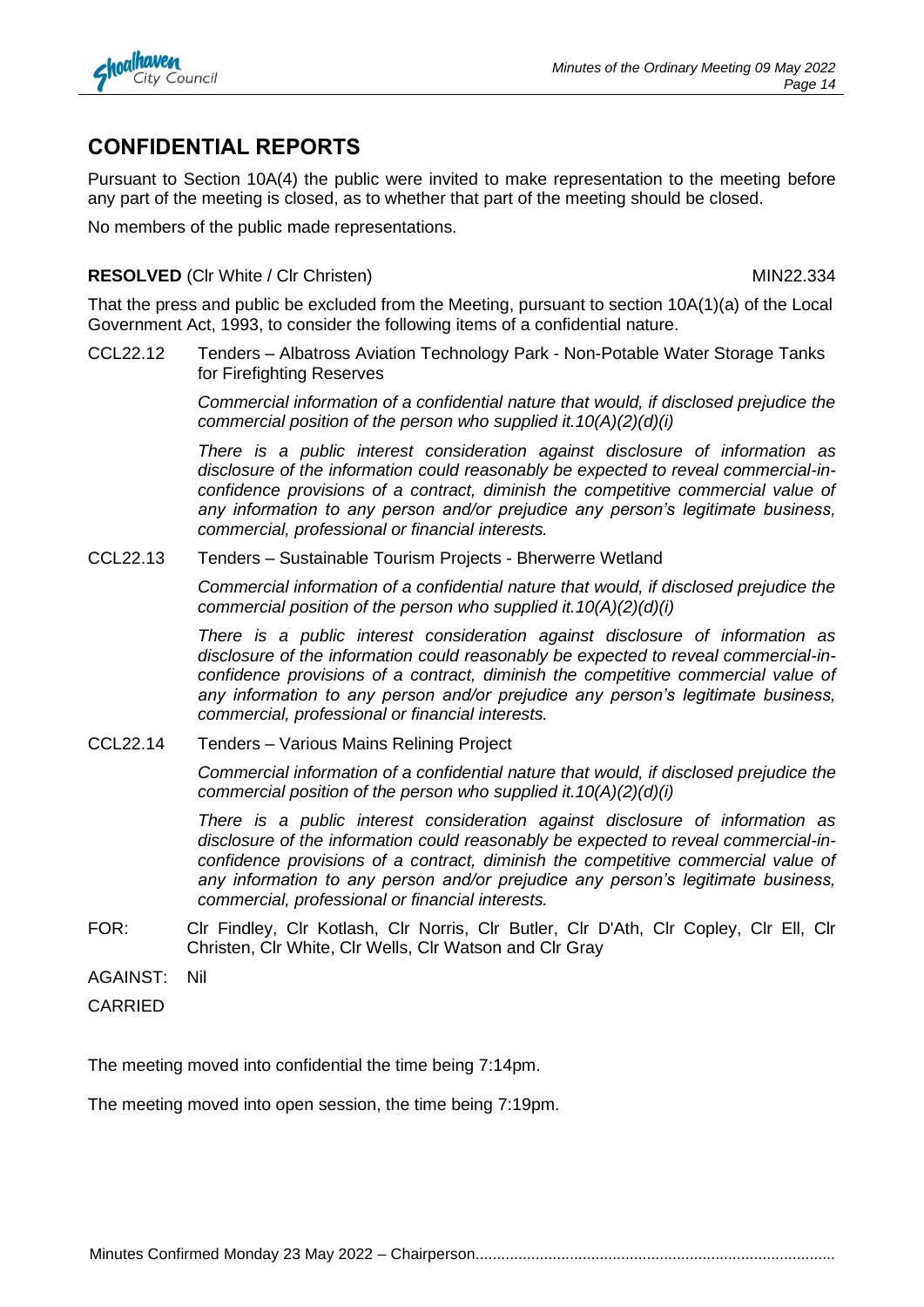

#### **REPORT FROM CONFIDENTIAL SESSION**

The following resolutions of the meeting, whilst closed to the public, were made public.

| CCL22.12 Tenders - Albatross Aviation Technology Park - Non- | <b>HPERM Ref:</b> |
|--------------------------------------------------------------|-------------------|
| <b>Potable Water Storage Tanks for Firefighting Reserves</b> | D22/169345        |

#### **RESOLVED** MIN22.335C

That:

- 1. Council endorses the recommendation of the Tender Evaluation Panel and accepts the Tender from Murphy McCarthy & Associates PTY LTD (MMA Civil) for Albatross Aviation Technology Park – Stage 5 – Fire Water Tank Farm including Pump Station for a total cost of \$1,346,375.00 (excluding GST).
- 2. The contract documents and any other associated documents be executed on behalf of the Council in accordance with *Local Government (General) Regulation 2021 (section 165)* by the CEO (Director City Futures).
- 3. Council authorises the Superintendent under the contract to adjust the contract for variations under the contract, authorise a purchase order in the amount of \$1,703,164.38 (including GST) for the contract plus, 15% construction contingency and adjust the funding within Council's Financial system.

| <b>CCL22.13 Tenders - Sustainable Tourism Projects - Bherwerre</b><br>Wetland | <b>HPERM Ref:</b><br>D22/120226 |
|-------------------------------------------------------------------------------|---------------------------------|
|                                                                               |                                 |

#### **RESOLVED** MIN22.336C

That Council:

- 1. In accordance with Section 178(1)(b) of the regulations, decline to accept any Tender for the Design and Construction of Bherwerre Wetland Boardwalks as the funding is insufficient to complete the project as designed.
- 2. In accordance with Clause 178(3)(e) enter into negotiations with Fulton Hogan, or any other contractor as needed/appropriate, for the following reasons:
	- a. The Tender amount offered exceeds the available funding by 60%
	- b. There would appear to be opportunities to reduce the cost through reduction of scope and the staging of works.
- 3. Subject to successful negotiations for a contract that any funding shortfall be listed as a high priority in the quarterly budget review.
- 4. Delegate the authority to the CEO (Director City Services) to execute all documents on Council's behalf in relation to any contract formed as a result of the above to enable the work to commence.